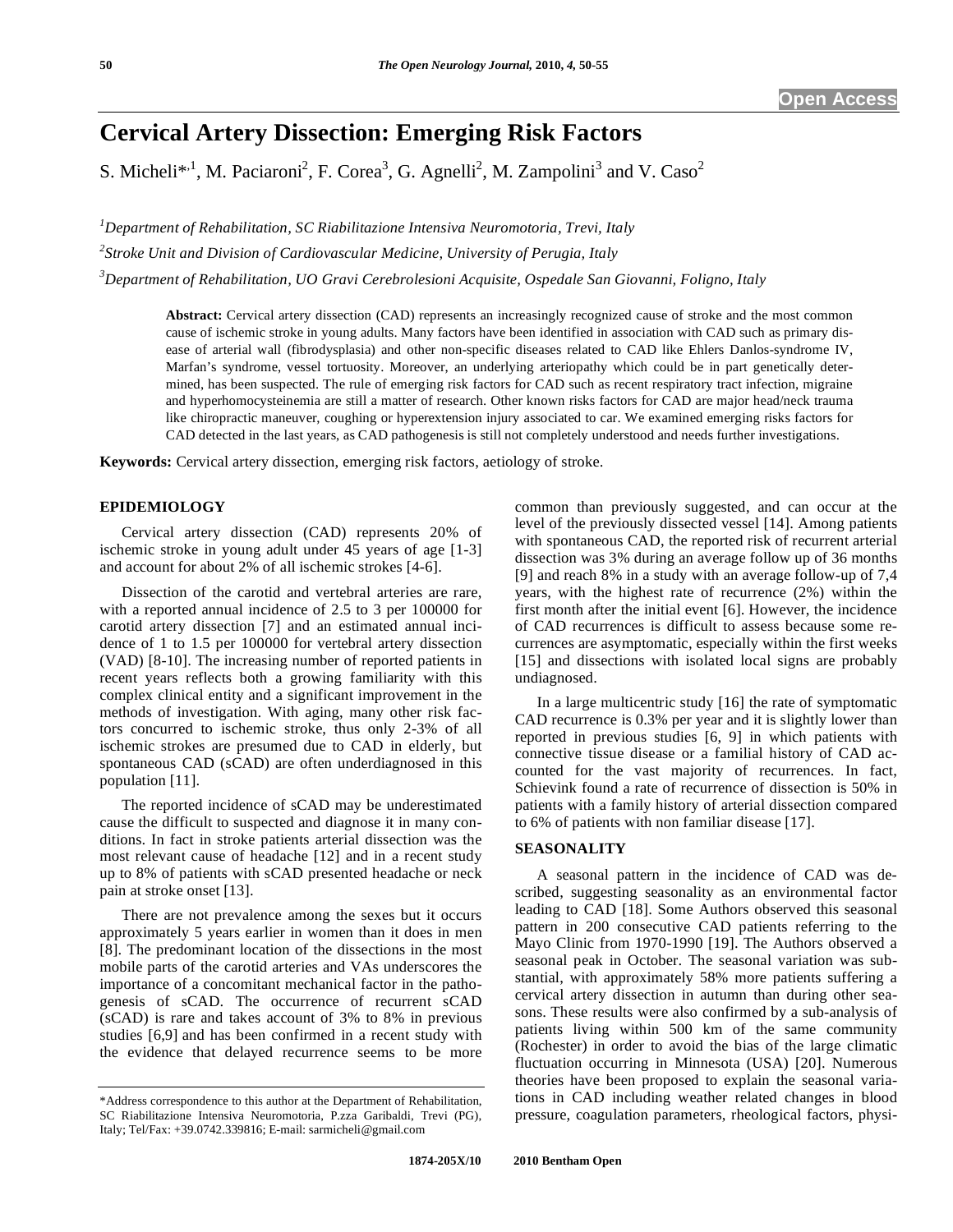cal activities, diet and air pollution [21, 22]. Indeed, the seasonal variation of blood pressure is well known, with blood pressure being higher in cold seasons [23] because of a possible cold-induced peripheral blood vessel constriction [24].

 However, it is not possible to exclude that cold seasons could favor upper respiratory infections and/or frequent sneezing and coughing thus being responsible for CAD. A recent story of respiratory tract infection due to Chlamydia Pneumonia has been found associated with CAD [18]. A recent study demonstrates mild seasonal variation in the occurrence of sCAD and recurrent sCAD with a peak in winter; in this study, seasonality was not found in patients with sVAD, but the lower number of patients in this group may have prevented the detection of significant results [25].

## **VASCULAR RISK FACTORS**

 In Western countries, < 5% of all strokes occurs in subjects <45 years of age, with a higher proportion between 19% -30% in developing countries. In young adults, a presumed premature atherosclerotic etiology, which affects larger extra and intracranial vessels is found in 20-25% principally due to classical risk factors (hypertension, diabetes, smoke, hyperlipidemia, hyperhomocysteinemia).

 A potential link between conventional vascular risk factors has not been studied systematically [26] but various studies have measured the risk factors commonly associated with atherosclerosis, such as, hypertension, diabetes, smoking, oral contraceptive use or cholesterol levels. A recent case-control study found that hypertension was also significantly associated with sCAD and cerebral infarction [27]; Konrad and colleagues also found smoking and hypertension to be associated with dissection [28]. In another study, the presence of hypertension was associated with a lack of recanalization [29].

 Baumgartner *et al.* observed a higher prevalence of hypercholesterolemia in patients with carotid artery dissection and ischemia, compared to those without ischemia; probably, the presence of hypercholesterolemia leads to a major endothelial subintimal damage and secondary occlusion [30]. A systematic review of risk factor for CAD reported that in general CAD was less likely to be associated with vascular risk factor than non-CAD ischemic stroke [31]. CAD ischemic stroke occurs in much frequency in adults younger than 45 years of age when the risk of atherosclerosis is modest, whereas, atherosclerosis increases exponentially with age when the risk of CAD is rare [8, 24, 28].

 Hyperhomocysteinemia has also been associated with CAD as another risk factor [32, 33] and a strong association was found for homocysteine level  $>12 \mu$ mol /L [34]. Recurrence of cervical artery dissection is rare (0.3% risk per year) [35] compared to atherosclerotic diseases. The association between migraine and CAD is reported in various studies [36, 37].

 Migraine is reported as an independent risk factor for dissection in a case-control study with a strong association among cases of CAD as compared to ischemic stroke not related to CAD, suggesting that the possible underlying arterial wall disease leading to dissection could be a predisposing factor for migraine [36]. However, the lack of multivariate analysis or the lack of blind assessment suggest prudence to the interpretation of this findings.

# **CONNECTIVE TISSUE ABNORMALITIES**

 The majority of cases the CAD are idiopathic. The question is why possible triggered movement of common daily life can cause cervical artery dissections. In this patients an underlying arteriopathy leading to a so called "weakness of the vessel wall" has often been postulated, especially if more than one cervico-cerebral vessel is involved and the patient is young: connective tissue abnormalities were present in 55% of patients whereas none of the non-CAD ischemic controls presented such abnormalities [38]. Ultrastructural abnormalities of arterial wall principally called fibrodysplasia is found in about 15% of patients with ischemic stroke and CAD. Is still matter of discussion if the deficit of  $\alpha$ 1-AT is associated to sCAD: Vila *et al*. found a strong association with low level of  $\alpha$ 1-AT [39] but larger and more recent studies did not confirm these data and found no differences in  $\alpha$ 1-AT genotypes between cases and controls [28, 40].

 Other non-specific diseases related to CAD are Ehlers Danlos-syndrome IV (EDS type 4), Marfan's syndrome, osteogenesis imperfecta type I [41], cystic medial necrosis of intracranial vessels [42], vessel abnormalities, and potential predisposing genetic conditions. Fibromuscular dysplasia is found in up to 20% of patients with CAD [43, 44]. It may be a non-specific entity that may also occur in Marfan's syndrome and cystic medial necrosis [45]. Fibromuscular dysplasia of renal arteries is also occasionally associated with CAD [46], suggesting a systemic pre-existing artery disease [47]; it may even lead to renal infarction [46]. The high incidence of dissection and cerebral aneurysm in patients with known hereditable tissue abnormalities such as EDS type 4 supported the hypothesis of an underlying connective tissue disorder leading to a structural instability of the arterial wall [38,48]. Although these well characterized heritable connective disorders have been identified, they have been found in only 1-5% of patients with CAD [48, 49]. The hypothesis is that the major part of sCAD cases represents a manifestation of a genetic predisposition in patients with a vascular phenotype [50]. Studies reported the existence of aberrations of collagen fibrils and elastic fibers within the reticular dermis type "EDS-like" or other ultrastructural abnormalities of connective tissue in more than half of patients with sCAD. The same Authors reported that only 1 out of 23 patients with traumatic CAD showed these aberrations suggesting a different pathogenesis for the two types of sCAD abnormalities [51, 52]. A relative diameter change  $(>11,8\%)$  of common carotid artery during cardiac cycle was associated with dissection of internal carotid artery [53, 54], whereas aortic diameter larger than 34 mm was related to the dissection in another study. Genetic factors may also play a role in the pathophysiology of CAD, as part of a multifactorial predisposition [55]. Recent studies reported associations with different candidate genes: ICAM-1, COL3A1 and MTHFR [3, 56, 57]. The associations with the ICAM-1 E469K, and the COL3A1 3'UTR 2bp deletion polymorphisms have not been reproduced so far [58, 59]. The ongoing larger multicentre genetic association studies, such as the CADISP consortium, (www.cadisp.org) could provide much accurate information on this topic.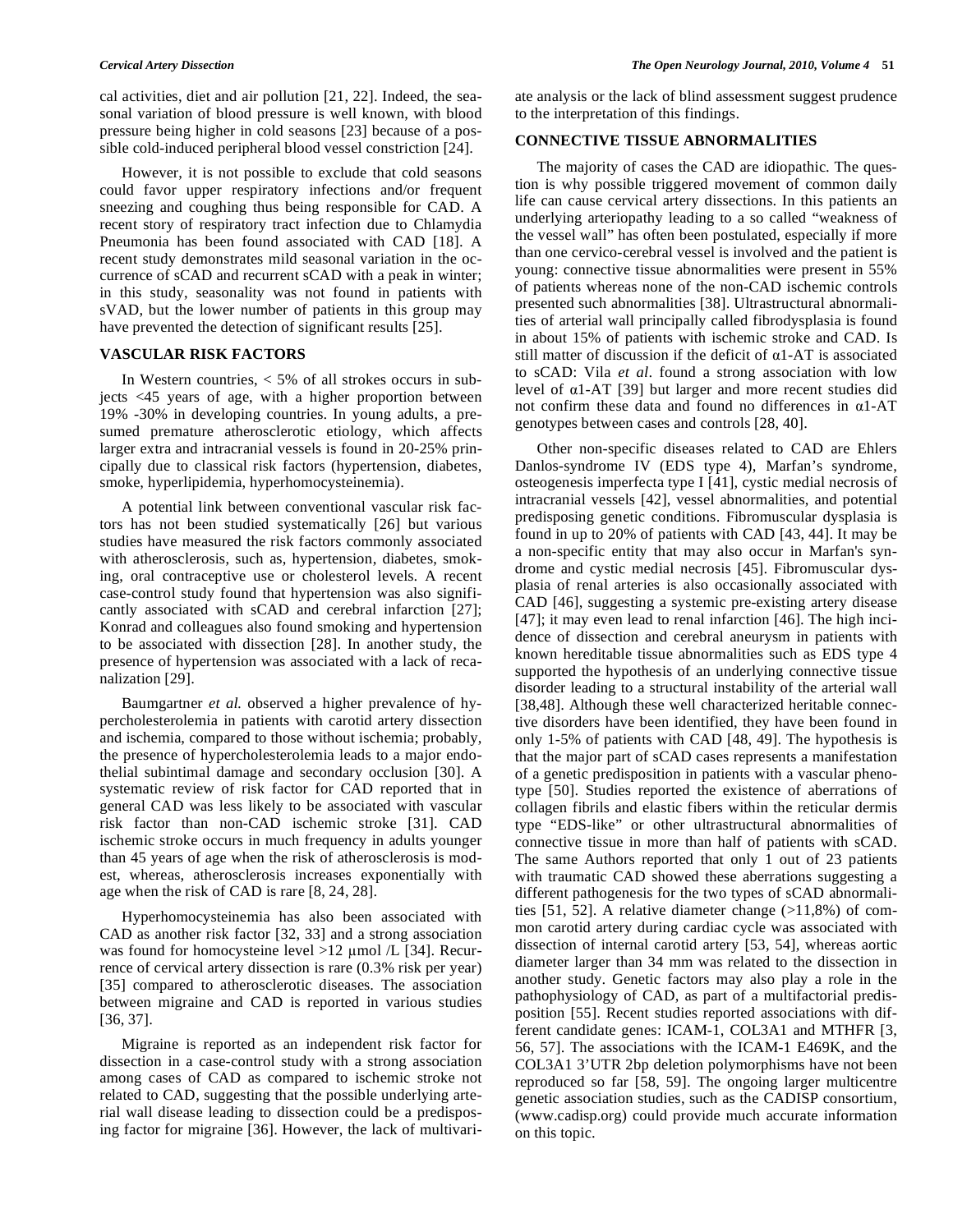Redundant internal carotid arteries, bilateral redundancies and the number of redundant vessels were also identified as risk factors [60]. As endarterectomy is usually not used to treat sCAD and postmortem examinations are rare, the skin may serve as indirect approach to study possible connective abnormalities of the arterial wall [61].

# **CHIROPRACTIC MANIPULATION**

 Manual cervical spine manipulation is a therapeutic procedure that might result in cerebrovascular insults, primarily dissection of the vertebral artery (VAD) [62, 63]. This could be due to the anatomy of the vertebral artery: before the artery enters the skull base it winds around the atlas. The artery changes its direction from a vertical path to a horizontal path, at which point it is susceptible to injury from rotation and extension [62, 64, 65]. While the carotid artery lies freely in the soft tissues of the neck, it is more mobile and less vulnerable than the vertebral artery, but in some circumstances, it can be compressed against either the transverse processes or the bony mass of the upper cervical vertebrae during chiropractic manipulation.

 The reported prevalence of dissection post trivial trauma in large cohorts of studies is between 12 to 34% [9, 66, 67]. The association between chiropractic manipulation and CAD has been reported in several studies [68, 69].

 The first case of carotid artery dissection due to chiropractic manipulation was described in 1947 [70]. Some authors have suggested stroke rates ranging from one in 100.000 to one in 2.000.000 [71, 72]. In recent literature two studies on manipulation therapy were used as proxy for minor trauma. Smith *et al*. identified patients with dissection and vertebrobasilar stroke from a prospective stroke registry and assigned stroke aetiology in a blind and systematic method. The authors compared controls matched for age and sex, from the same registry and interviewed all subjects to determine the timings of both neck pain and cervical manipulation. Multivariate analysis was used in order to control the impact of important variables such as age, other stroke risk factors and neck pain prior to cervical manipulation. An approximately six-fold increased risk of cervical dissection and stroke/TIA was found. However, patients treated with cervical manipulation were younger even if they had been age and sex- matched than the controls [72]. Recently, a large case-control study in Ontario, Canada was not able to demonstrate any significant association between VAD or occlusion following manipulation in patients over 45 [73].

 Approximately, 250 million chiropractic office visits are carried out yearly in the United States and another 25 million are carried out in Canada; 70% of these total North American visits are for cervical manipulation [71]. Considering this increasing utilization of manual manipulation, physicians need to be fully aware of the possible complication related to this therapy.

 Since younger people are more likely to have dissection as a cause of stroke [69] and are more likely to visit a chiropractor [74] age should be considered as a possible confounding factor in the above-mentioned study.

 Haldeman *et al*. reviewed 64 medicolegal cases of stroke following cervical manipulation: 92% of cases reported a history of headache and 25% complained about the sudden onset of unusual types of head and/or neck pain associated with other neurological symptoms such as dizziness or vertigo, nausea or vomiting, visual disturbance or tinnitus [75]. There was no relationship observed between the type of chiropractic manipulation and risk of stroke. Yet, there are several issues that remain to be resolved before it will be possible to estimate the risk of dissection after chiropractic manipulation. The authors found no relationship between type or number of manipulation and incidence of CAD: the stroke may occur after any type of manipulation technique including rotation, extension, lateral flexion and non-force and neutral position manipulation. A review of recent literature has not been able to determine what type of patients are at risk for these complications [76].

 The problem is that the current data are often based on retrospective case-control data and selection and information bias were present. Therefore, caution is urged when attributing CAD to trivial trauma, as like as manipulative therapy, until further research is conducted [31].

 In conclusion in the absence of randomized trials, the best current evidence suggests that cervical artery dissection, especially vertebral artery dissection should be considered as a random and unpredictable complication of any neck movement including cervical manipulation. Thus, a significant increase in pain, especially when associated with focal neurological signs following spinal manipulative therapy warrants immediate medical evaluation.

### **INFECTION**

 The association between recent infection and occurrence of artery dissection remains unclear. Recent infection has been suggested as a possible trigger of endothelial damage and artery dissection. Indeed, Grau *et al.* found a relationship between a recent history of infection and CAD comparing 43 patients with sCAD to 58 consecutive ischemic stroke patients younger than 50 years of age. Recent infection was more common in patients with CAD (58.1%) than in control patients (32.8%, p=0.01). However, the adjustment for the mechanical stress like coughing, sneezing or vomiting suggest only a weak association [18].

 In a hospital-based case-control study Guillon *et al.* found a higher frequency of infection in patients with CAD (31.9%) compared to patients with ischemic stroke due to other causes (13.5%) [77]. This association was higher in patients with multiple dissections than in single dissection. However the limit of this study was that the presence of infection was assessed by questionnaire and no serological analysis was performed.

 Direct vessel wall injury by a microbial agent and cellular infiltration seems unlikely [78, 79]. The role of indirect inflammatory and immunological host response, with activation of cytokines and proteases could induce excessive extracellular matrix degradation and thus weaken the vessel wall. It is also possible that an underlying structural defect of the arterial wall could be asymptomatic during the whole life and if infection is added the vessel wall could be damaged and influence the dissection. These structural defects are often underestimated. Indeed, Goldstein and colleague described a young adult whose carotid artery was found to have areas of previous, recurrent dissections, as well as an acute lesion necessitating excision of a pseudo-aneurysm. Al-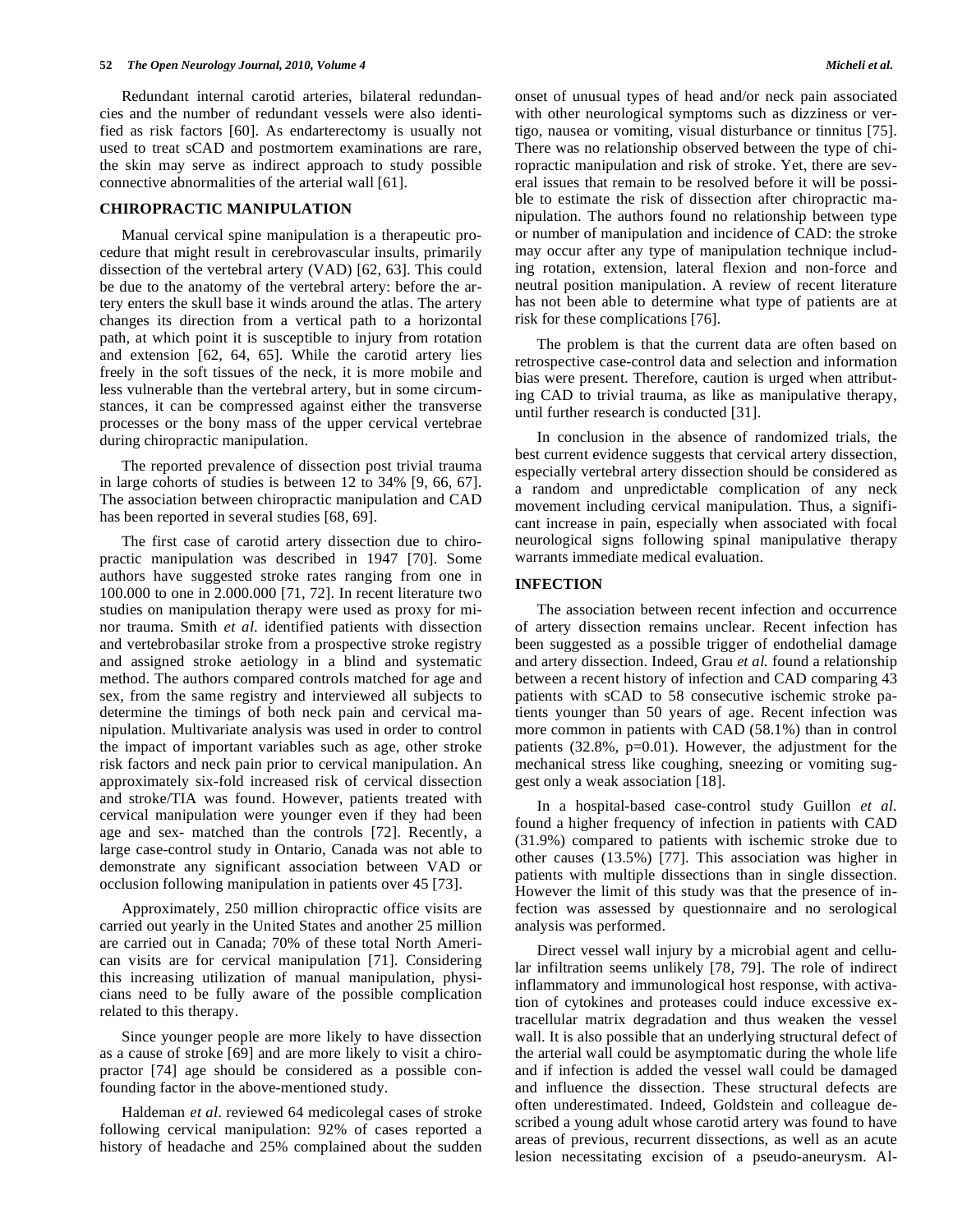though there was no angiographic evidence of an arterial anomaly, microscopic evaluation revealed underlying fibromuscular dysplasia [80, 81].

 On the other hand, mechanical factors such as violent coughing, sneezing or vomiting associated with viral infection could be responsible for endothelial tear. This means that in case of infection the "minor trauma" could also be at the origin of CAD.

# **MAJOR CERVICAL TRAUMA**

 A history of different precipitating events characterized by movements of hyperextension or rotation of the neck is frequently reported in patients with CAD. CAD can be due to mayor head/neck trauma associated to car trash and hyperextension injury but it is very infrequent even with a severe head trauma [26].

 Traumatic injury to the cervical spine and associated soft tissue structures occurs when these ranges are rapidly exceeded, as in trauma from high-speed motor vehicle accidents. The vertebral artery is frequently injured as a result of either stretching of the vessel over bone or direct injury from fractures involving the transverse foramen. Recognition of this injury at initial CT is essential, since affected patients may be asymptomatic. In contrast, injury to the carotid artery is uncommon and is more readily recognized due to clinical symptoms [82]

 Vertebral artery Injuries due to major cervical spine trauma as determined by MR angiography are common. Although these vascular abnormalities usually remain clinically silent, a small rate of patients may present neurological deficits of stroke of posterior circulation. Noninvasive assessment of the vertebral arteries by means of MR imaging should be an integral part of the evaluation of the acutely injured cervical spine [83].

 In Table **1** are shown various causes of dissections describe on case-reports published in the last thirty years.

**Table 1. Causes of Dissection Reported in Literature Case-Reports** 

| Reported association with CAD               |
|---------------------------------------------|
| Delivery and Pregnancy                      |
| Dental extraction of mandibular third molar |
| Violent coughing attack and vomiting        |
| <b>Sneezes</b>                              |
| Oral contraceptives                         |
| Nose-blowing                                |
| Sexual Activity                             |
| Prolonged telephone usage                   |
| Yoga practice                               |
| Long standing star gazing                   |
| Emergency cardiopulmonary resuscitation     |
| Beauty parlor stroke                        |
| Rap dancing                                 |
| Chiropractic manipulation                   |
| Rigid Esophagography                        |

# **CONCLUSIONS**

 The available data encourages researchers to improve the understanding of the underlying pathophysiology and to focus on environmental as well as genetic risk factors of CAD.

 Medical treatments and prevention strategies available are probably effective to modify the natural history of this disease. Whether the design of a randomized controlled trial is feasible, given the low incidence of CAD, is currently under appraisal.



**Fig. (1).** Axial magnetic resonance imaging scan showing a semilunar hyperintense signal due to the mural hematoma (white arrow) and an eccentric hypointense signal due to the residual lume, (black star).

### **REFERENCES**

- [1] Bevan H, Sharma K, Bradley W. Stroke in young adults. Stroke 1990; 21: 382-386.
- [2] Leys D, Lucas C, Gobert M, Deklunder G, Pruvo JP. Cervical artery dissections. Eur Neurol 1997; 37: 3-12.
- [3] Dziewas R, Konrad C, Dräger B, etal. Cervical artery dissection clinical features, risk factors, therapy and outcome in 126 patients. J Neurol 2003; 250: 1179-1184.
- [4] Chancellor AM, Glasgow GL, Ockelford PA, Johns A, Smith J. Etiology, prognosis, and hemostatic function after cerebral infarction in young adults. Stroke 1989; 20: 477-482.
- [5] Schievink WI, Mokri B, Garrity JA, Nichols DA, Piepgras DG. Ocular motor nerve palsies in spontaneous dissections of the cervical internal carotid artery. Neurology 1993; 43: 1938-1941.
- [6] Schievink WI, Mokri B, O'Fallon WM. Recurrent spontaneous cervical artery dissection. N Engl J Med 1994; 330: 393-397.
- [7] Giroud M, Dumas R, Becker F. Spontaneous vertebral artery dissection initially revealed by a pain in one upper arm. Stroke 1993; 3: 480-481.
- [8] Schievink WI, Mokri B, Piepgras DG. Spontaneous dissections of cervicocephalic arteries in childhood and adolescence. Neurology 1994; 44: 1607-1612.
- [9] Leys D, Moulin T, Stoijkovic T, Begey S, Chavot D, DONALD Investigators. Follow up of patients with history of cervical artery dissection . Cerebrovasc Dis 1995; 5: 43-49.
- [10] Bassetti C, Carruzzo A, Sturzenegger M, Tuncdogan E. Recurrence of cervical artery dissection: a prospective study of 81 patients. Stroke 1996; 27: 1804-1807.
- [11] Ahl B, Bokemeyer M, Ennen JC, Kohelmetz C, Becker H, Weissenborn K. Dissection of the brain supplying arteries over the life span. J Neurol Neurosurg Psychiatry 2004; 74: 1194-1196.
- [12] Kumral E, BogousslavskyJ, Van Melle G, Regli F, Pierre P. Headache at stroke onset: the Lausanne Stroke Registry. J Neurol Neurosurg Psychiatry 1995; 58: 490-492.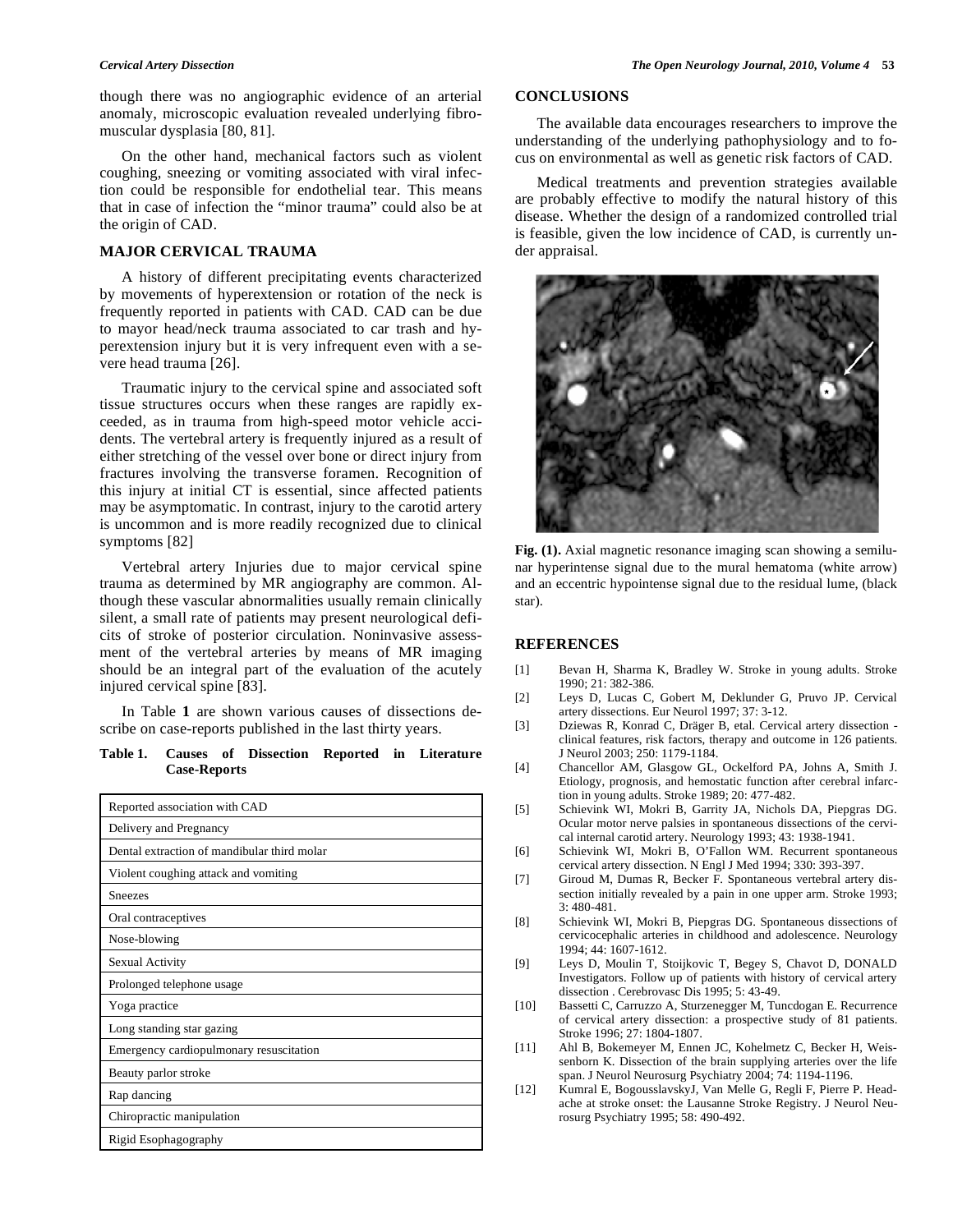- [13] Arnold M, Cumurciuc R, Stapf C, Favrole P, Berthet K, Bousser M-G. Pain as the only symptom of cervical artery dissection. J Neurol Neurosurg Psychiatry 2006; 77: 1021-1024.
- [14] Dittrich R, Nassenstein I, Bachmann R, Maintz D, Nabavi DG, Heindel W, Kuhlenbäumer G, Ringelstein EB. Polyarterial clustered recurrence of cervical artery dissection seems to be the rule. Neurology 2007; 10; 69(2): 180-6.
- [15] Touzé E, Oppenheim C, Zuber M, Méary E, Meder JF, Mas JL. Early asymptomatic recurrence of cervical artery dissection: 3 cases. Neurology 2003; 61: 572-574.
- [16] Touzé E, Gauvrit JY, Moulin T, Meder JF, Bracard S, Mas JL. for the Multicenter Survey on Natural History of Cervical Artery Dissection. Risk of stroke and recurrent dissection after a cervical artery dissection. A multicenter study. Neurology 2003; 61: 1347-51.
- [17] Schievink WI, Mokri B, Piepgras DG, Kuiper JD. Recurrent spontaneous artery dissection. Risk in familial versus non familial disease. Stroke 1996; 27: 622-624.
- [18] Grau A J, Brandt T, Buggle F, *etal*. Association of cervical dissection with recent infection. Arch Neurol 1999; 56: 851-6.
- [19] Schievink WI, Wijdicks EF, Kulper JD. Seasonal pattern of spontaneous cervical artery dissection. J Neurosurg.1998: 89: 101-3.
- [20] Schievink WI, Mokri B, Whisnant JP. Internal carotid artery dissection in a community: Rochester, Minnesota, 1987-1992. Stroke 1993; 24: 1678-1680.
- [21] Stout R, Crawford V. Seasonal variations in fibrinogen concentrations among elderly people. Lancet 1991; 338: 9-13.
- [22] Woodhouse P, Khaw K-T, Plummer M. Seasonal variation in blood pressure and its relation to ambient temperature in an elderly population. J Hypertens 1993, 11: 1267-1274.
- [23] Brennan PJ, Greenberg G, Miall WE, Thompson SG. Seasonal variation in arterial blood pressure. BMJ, 1982; 285: 919-23.
- [24] Mas JL, Bousser MG, Hasboun D, Laplane D. Extracranial vertebral artery dissection: a review of 13 cases. Stroke 1987; 18: 1037- 47.
- [25] Paciaroni M, Georgiadis D, Arnold M, *etal*. Seasonal variability in spontaneous cervical artery dissection. J Neurol Neurosurg Psychiatry2006; 77(5): 677-9.
- [26] Schievink WI. Spontaneous dissection of the carotid and vertebral arteries. N Engl J Med 2001; 344: 899-906.
- [27] Pezzini A, Caso V, Zanferrari C, *etal*. Arterial hypertension as risk factor for spontaneous cervical artery dissection. A case-control study. J Neurol Neurosurg Psychiatry, 2006; 77(1): 95-7.
- [28] Konrad C, Langer C, Muller GA, *etal*. Protease inhibitors in spontaneous cervical artery dissections. Stroke 2005; 36: 9-13.
- [29] Caso V, Paciaroni M, Corea F, *etal*. Recanalization of cervical artery dissection: influencing factors and role in neurological outcome. Cerebrovasc Dis 2004; 17: 93-7.
- [30] 30)Baumgartner RW, Arnold M, Baumgartner I, *etal*. Carotid dissection with and without ischemic events: local symptoms and cerebral artery findings. Neurology 2001; 57: 827-32.
- [31] Rubinstein SM, Peerdeman SM, van Tulder MW, Riphagen I, Haldeman S. A systematic review of the risk factors for cervical artery dissection. Stroke 2005; 36: 1575-1580.
- [32] Gallai V, Caso V, Paciaroni M,etal. Mild hyperhomocyst(e)inemia: a possible risk factor for cervical artery dissection. Stroke 2001; 32(3): 714-8.
- [33] Caso V, Gallai V. Why should mild hyperhomocysteinemia be responsible for CAD? Stroke. 2003; 34: 209.
- [34] Pezzini A, Del Zotto E, Archetti S, *etal*. Plasma homocysteine concentration, C677TMTHFR genotype, and 844ins68bp CBS genotype in young adults with spontaneous cervical artery dissection and atherothrombotic stroke. Stroke 2002; 33(3): 664-9.
- [35] Touzé E, Gauvrit JY, Moulin T, Meder JF, Bracard S, Mas JL. Multicenter Survey on Natural History of Cervical Artery Dissection. Risk of stroke and recurrent dissection after a cervical artery dissection: a multicenter study. Neurology 2003; 61(10): 1347-51.
- [36] Tzourio C, Benslamia L, Guilllon B, *etal*. Migraine and the risk of cervical artery dissection: A case control study. Neurology 2002: 59: 435-37.
- [37] Pezzini A, Granella F, Grassi M, *etal*. History of migraine and the risk of spontaneous cervical artery dissection. Cephalalgia 2005; 25(8): 575-80.
- [38] Brandt T, Orberk E, Weber R, *etal*. Pathogenesis of cervical artery dissection: association with connective tissue abnormalities. Neurology 2001; 57: 24-30.
- [39] Vila N, Millan M, Ferrer X, Riutort N, Escudero D. Levels of alpha1-antitrypsin in plasma and risk of spontaneous cervical artery dissections: a case-control study. Stroke 2003; 34: E168-E169.
- [40] Grond-Ginsbach C, Engelter S, Werner I, Hausser I, Muller US, Brandt T, Lyrer P. Alpha1-antitrypsin deficiency alleles are not associated with cervical artery dissections. Neurology 2004, 62: 1190-1192.
- [41] Schievink WI, Michels VV, Piepgras DG. Neurovascular manifestations of heritable connective tissue disorders. A review. Stroke 1994; 25: 889-903.
- [42] Mokri B, Okazaki, H. Cystic medial necrosis and internal carotid artery dissection in a Marfan sibling: partial expression of Marfan syndrome. J Stroke Cerebrovasc Dis 1992; 2: 100-105.
- [43] Mokri B, Sundt TM Jr, Houser OW, Piepgras DG. Spontaneous dissection of the cervical internal carotid artery. Ann Neurol 1986; 19: 126-138.
- [44] Mokri B: Dissections of cervical and cephalic arteries. In: Sundt TM Jr, ed. Occlusive cerebrovascular disease: diagnostic and surgical management. Philadelphia: WB Saunders, 1987: 38-59.
- [45] Schievink WI, Björnsson J, Piepgras DG. Coexistence of fibromuscular dysplasia and cystic medial necrosis in a patient with Marfan's syndrome and bilateral carotid artery dissections. Stroke 1994; 25: 2492-2496.
- [46] Amarenco P, Seux-Levieil ML, Cohen A, Lévy C, Touboul PJ, Bousser MG.Carotid artery dissection with renal infarcts. Two Cases. Stroke 1994; 25: 2488-2491.
- [47] Schievink WI, Prakash UBS, Piepgras DG, Mokri B. a1-antitrypsin deficiency in intracranial aneurysms and cervical artery dissection. Lancet 1994; 343: 452-453.
- [48] Pepin M, Schwarze U, Superti-Furga A, Byers PH. Clinical and genetic features of Ehlers-Danlos syndrome type IV, the vascular type. N Engl J Med 2000; 342: 673-680.
- [49] Van den Berg JS, Limburg M, Kappelle LJ, Pals G. Arwert F, Westerveld A. The rule of type III collagen in spontaneous cervical artery dissections. Ann Neurol 1998; 43: 494-498.
- [50] Brandt T, Morcher M, Hausser I. Association of cervical artery dissection with connective tissue abnormalities in skin and arteries. In: Baumgartner RW, Bogousslavsky J, Caso V, Paciaroni M, eds. Frontiers of Neurology and Neurosciences Vol. 20 - Handbook on cerebral artery dissection, first edition, Switzerland: Karger, 2005, pp 16-29.
- [51] Dunac A, Blecic S, Jeangette S, Bier JC, Rosetti P, Hildebrand JG. Stroke due to artery dissection: role of collagen disease (abstract). Cerebrovasc Dis 1998; 8(suppl 4): 18.
- [52] Ulbricht D, Diederich J, Hermann-Le T, Metz RJ, Macian F, Pierard GE. Cervical artery dissection. An atypical presentation with Ehrles-Danlos like collagen pathology? Neurology 2004; 63: 1708- 1710.
- [53] Guillon B, Tzourio C, Biousse V, Adrai V, Bousser MG, Touboul PJ. Arterial wall properties in carotid artery dissection: an ultrasound study. Neurology 2000; 55: 663-666.
- [54] Tzourio C, Cohen A, Lamisse N, Biousse V, Bousser MG. Aortic root dilatation in patients with spontaneous cervical artery dissection. Circulation 1997; 95: 2351-2353.
- [55] Grond-Ginsbach C, Debette S, Pezzini A. Genetic approaches in the study of risk factors for cervical artery dissection. Front Neurol Neurosci 2005; 20: 30-43.
- [56] Arauz A, Hoyos L, Cantu C, *etal*. Mild hyperhomocysteinemia and low folate concentrations as risk factors for cervical arterial dissection. Cerebrovasc Dis 2007; 24(2-3): 210-4.
- [57] Pezzini A, Grassi M, Del Zotto E, *etal*. Migraine mediates the influence of C677T MTHFR genotypes on ischemic stroke risk with a stroke-subtype effect. Stroke 2007; 38(12): 3145-51.
- [58] Longoni M, Grond-Ginsbach C, Grau AJ, *etal*. The ICAM-1 E469K gene polymorphism is a risk factor for spontaneous cervical artery dissection. Neurology 2006; 66(8): 1273-5.
- [59] von Pein F, Valkkila M, Schwarz R, *etal*. Analysis of the COL3A1 gene in patients with spontaneous cervical artery dissections. J Neurol 2002; 249(7): 862-6.
- [60] Barbour PJ, Castaldo JE, Rae-Grant AD, Gee W, Reed JF III, Jenny D, Loagennecker J. Internal carotid artery redundancy is significantly associated with dissection. Stroke 1994; 25: 1201-1206.
- [61] Holbrook KA, Byers PH. Skin is a window on hereditable disorders of connective tissue. Am J Med Genet 1989; 34: 105-121.